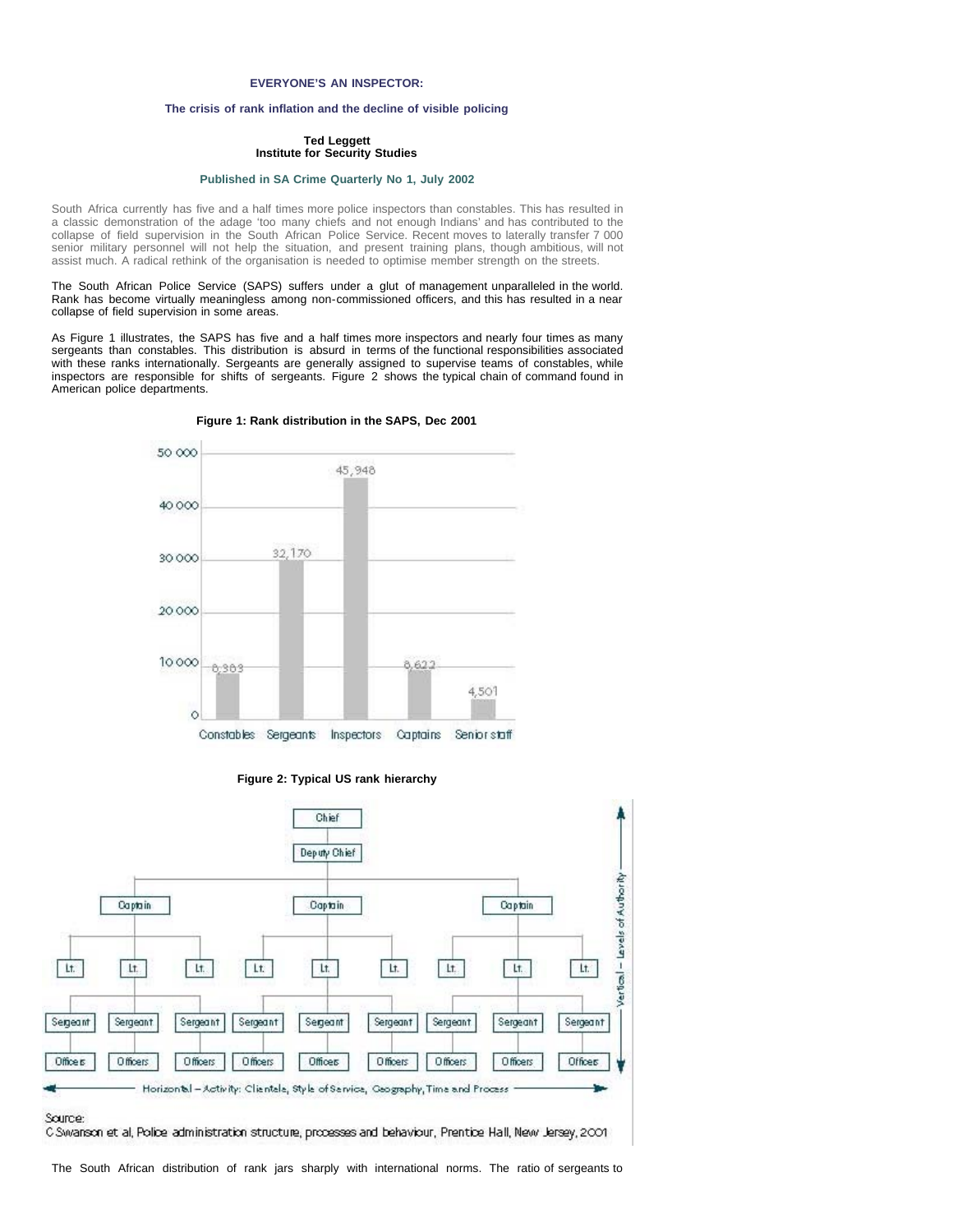constables is 1 to 4.5 in Australia, 1 to 5 in Britain, 1 to 4 in Canada, and 1 to 6.4 in the US. This situation is completely inverted in South Africa. Sergeants and constables comprise 94.5% of all members in Australia and 91% in Britain. In South Africa, they comprise only about a third of total staff. The result is that there is no real differentiation of function between non-commissioned officers, with inspectors commanding whole squads of other inspectors, some senior in experience to their supervisors.

### **Too many chiefs**

At the bottom end, rank seems to be more a designation of pay scale than function. This would not be a problem if authority were associated with job title rather than rank, but this does not seem to be the case either. The blurring of rank on the bottom end stands in contrast to the situation among the higher ranks, where 'rank grading' (the association of a particular job with a particular rank) is maintained. Once they achieve the rank of captain, members are essentially promoted out of field duty. This means that new management positions have to be created to accommodate an ever growing pool of commissioned members, whether these desk posts are needed or not.

Aside from creating a great deal of unnecessary bureaucracy, the loss of the meaning of rank has practical consequences in the field. The virtue of a military-type structure is that every incident has a clear line of responsibility associated with it:

- Constables are dispatched to calls for assistance. As the responding members, they are responsible for the incident until relieved by a superior officer.
- More serious calls require the response of the constable's supervisor, a sergeant. The sergeant is responsible for all activities of his constables, and will be held to answer for any failure to supervise.
- Any situations that require higher-level discretion are referred to the inspector in charge. The inspector is ultimately responsible for the activities of the sergeants and their constables.

If a constable makes a mistake, fails to perform, or is involved in misconduct, the whole operational chain of command is ultimately held to answer. This dynamic assures vigilant monitoring of each and every member, monitoring that is currently lacking in the SAPS. It also ensures a co-ordinated response to emergencies, something that only becomes possible with a clear distribution of authority.

### **Top-heavy and costly**

The ratio of supervisors to workers also has cost implications because senior staff cost more. According to the British Audit Commission, costs of ranks above constable absorbed 43% of the budget for personnel, and just a 2% reduction in salaries for these members would allow 1 000 more constables to be hired. While precise figures are not available, the situation is much more extreme in South Africa, where top ranks earn ten times what starting constables earn, and 93% of the service has a rank higher than constable.

The bloating of supervisory ranks is the result of at least four distinct processes:

- Mass retirements and restructuring.
- Lateral transfers.
- Union pressures. Affirmative action.
- 

Once democracy became imminent, many ideologically committed members left the service, particularly those whose rank and training made them marketable in the private sector. They were joined by those who felt that it was in their best career interest to retire from the service, given anticipated affirmative action, the uncertain future of the police, the projected expansion of the private security market, and attractive 'golden handshakes' intended to make room for lateral transfers.

Paradoxically, the loss of these members contributed to the present bloating, as it allowed a redistribution of responsibilities to an even greater body of transferred personnel. Ideological transformation also created more jobs for planners and administrators, many of whom were of rank. The final result of restructuring was the creation of four fully staffed levels of management – national, provincial, area, and station – despite that fact that most real authority remained highly centralised.

Aside from the loss of experienced staff, another problem confronting the police post-apartheid was integrating 11 separate police departments. Members of former homeland police departments were not required to have the same level of training or skill as the regular police, but they were transferred laterally when the 11 departments merged. In other bids to bolster numbers, subsequent waves of integration occurred, making thousands of under-trained and inexperienced 'kitskonstables' and security guards ranking members of the SAPS.

In terms of the present promotion policy, members are led to expect promotions at regular intervals among the lower ranks. Promotion is seen as a right, not a privilege. Strong police unions make firing of underperforming members very difficult, and station managers are not allowed to dismiss personnel on their own authority. Thus, any member willing to wait out the years is likely to find him- or herself an inspector before long, regardless of performance.

Affirmative action also feeds into the management glut. In 1999 the late Minister Tshwete proclaimed that 50% of staff in key management positions would be black by the end of the year. Clearly, this kind of agenda requires the rapid promotion of black members, even if there are no vacant positions into which they can be promoted.

#### **Short of strength on the ground**

The problem has been exacerbated by the lack of new intake on the bottom end. The size of the South African police has been in decline since 1994. A 1996 assessment suggested full police strength for the